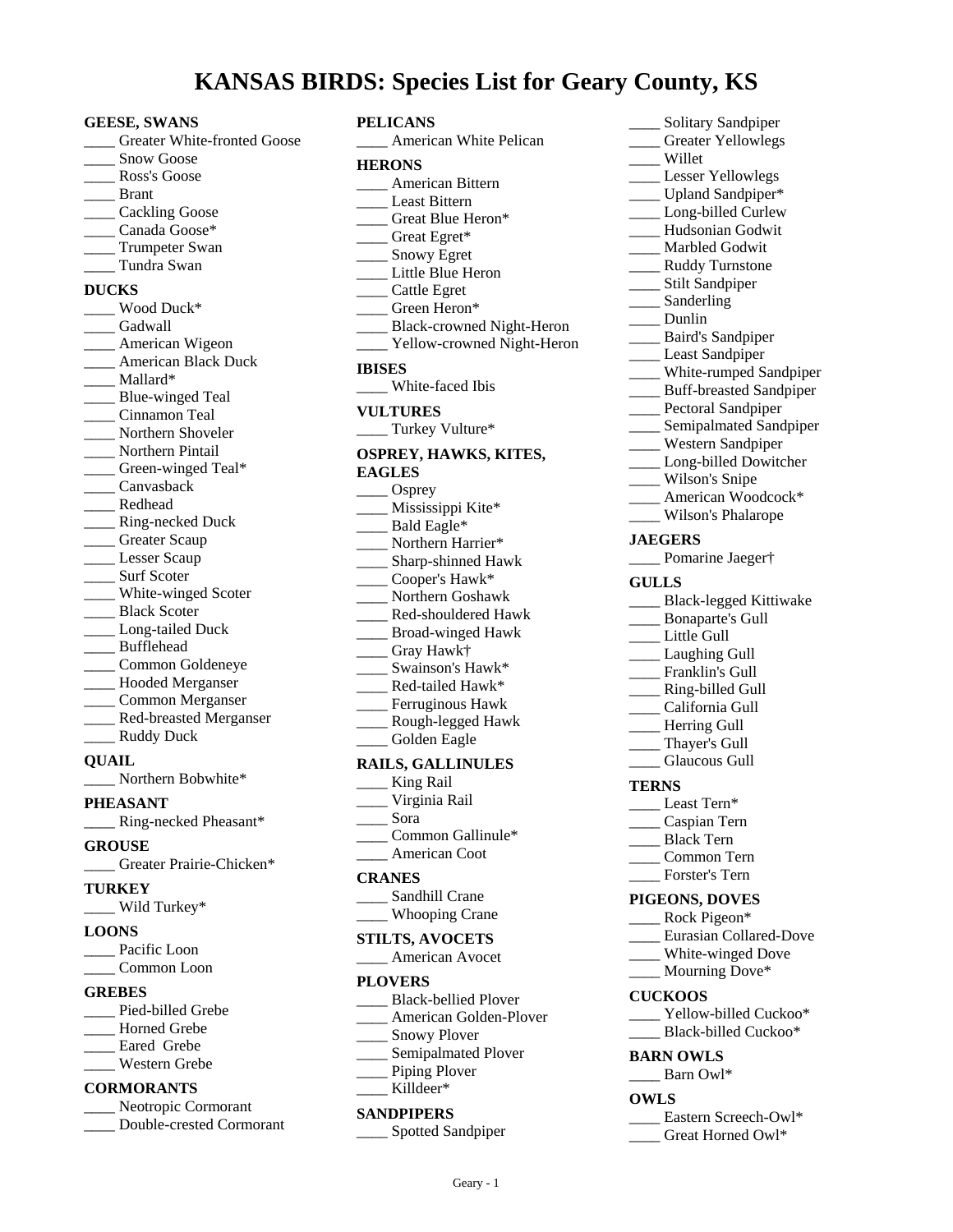- Snowy Owl
- Burrowing Owl\*
- Barred Owl\*
- Long-eared Owl
- Short-eared Owl
- \_\_\_\_ Northern Saw-whet Owl

## **NIGHTJARS**

- Common Nighthawk\*
- Common Poorwill\*
- Chuck-will's-widow\*
- \_\_\_\_ Eastern Whip-poor-will

#### **SWIFTS**

- \_\_\_\_ Chimney Swift\*
- \_\_\_\_ White-throated Swift†

#### **HUMMINGBIRDS**

\_\_\_\_ Ruby-throated Hummingbird\* \_\_\_\_ Rufous Hummingbird

# **KINGFISHERS**

\_\_\_\_ Belted Kingfisher\*

#### **WOODPECKERS**

- \_\_\_\_ Lewis's Woodpecker \_\_\_\_ Red-headed Woodpecker\* \_\_\_\_ Red-bellied Woodpecker\*
- \_\_\_\_ Yellow-bellied Sapsucker \_\_\_\_ Downy Woodpecker\*
- \_\_\_\_ Hairy Woodpecker\*
- \_\_\_\_ Northern Flicker\*
- \_\_\_\_ Pileated Woodpecker

## **FALCONS**

| American Kestrel* |
|-------------------|
| Merlin            |
| Peregrine Falcon  |
| Prairie Falcon    |

## **FLYCATCHERS**

- \_\_\_\_ Olive-sided Flycatcher Eastern Wood-Pewee\* \_\_\_\_ Yellow-bellied Flycatcher \_\_\_\_ Acadian Flycatcher \_\_\_\_ Alder Flycatcher \_\_\_\_ Willow Flycatcher \_\_\_\_ Least Flycatcher
- Eastern Phoebe\*
- Great Crested Flycatcher\*
- \_\_\_\_ Western Kingbird\*
- Eastern Kingbird\*
- \_\_\_\_ Scissor-tailed Flycatcher\*

## **SHRIKES**

- \_\_\_\_ Loggerhead Shrike\*
- \_\_\_\_ Northern Shrike

## **VIREOS**

- \_\_\_\_ White-eyed Vireo
- Bell's Vireo\*
- Yellow-throated Vireo\*
- \_\_\_\_ Blue-headed Vireo Warbling Vireo\*
- Philadelphia Vireo
- \_\_\_\_ Red-eyed Vireo\*

## **JAYS, MAGPIES, CROWS**

- Blue Jay\*
- \_\_\_\_ Black-billed Magpie
- American Crow\*
- \_\_\_\_ Fish Crow

## **LARKS**

\_\_\_\_ Horned Lark\*

### **SWALLOWS**

- Purple Martin\*
- \_\_\_\_ Tree Swallow\*
- N. Rough-winged Swallow\*
- Bank Swallow\*
- \_\_\_\_ Cliff Swallow\*
- \_\_\_\_ Barn Swallow\*

#### **CHICKADEES, TITMICE**

| Black-capped Chickadee* |
|-------------------------|
| Tufted Titmouse*        |

#### **NUTHATCHES**

- Red-breasted Nuthatch\*
- \_\_\_\_ White-breasted Nuthatch\*
- \_\_\_\_ Pygmy Nuthatch

#### **CREEPERS**

\_\_\_\_ Brown Creeper

#### **WRENS**

| Rock Wren      |
|----------------|
| House Wren*    |
| Winter Wren    |
| Sedge Wren*    |
| Marsh Wren     |
| Carolina Wren* |
| Bewick's Wren* |

#### **GNATCATCHERS**

| Blue-gray Gnatcatcher* |  |
|------------------------|--|
|------------------------|--|

#### **KINGLETS**

| Golden-crowned Kinglet |
|------------------------|
| Ruby-crowned Kinglet   |

#### **THRUSHES**

- Eastern Bluebird\*
- \_\_\_\_ Mountain Bluebird
- \_\_\_\_ Townsend's Solitaire
- \_\_\_\_ Veery
- \_\_\_\_ Gray-cheeked Thrush
- \_\_\_\_ Swainson's Thrush
- \_\_\_\_ Hermit Thrush \_\_\_\_ Wood Thrush\*
- American Robin\*

#### **THRASHERS**

\_\_\_\_ Gray Catbird\* \_\_\_\_ Brown Thrasher\* \_\_\_\_ Northern Mockingbird\* **STARLINGS** \_\_\_\_ European Starling\*

## **PIPITS**

- \_\_\_\_ American Pipit
	- \_\_\_\_ Sprague's Pipit

Geary - 2

## **WAXWlNGS**

- \_\_\_\_ Bohemian Waxwing
- \_\_\_\_ Cedar Waxwing\*

## **LONGSPURS**

- \_\_\_\_ McCown's Longspur
- \_\_\_\_ Lapland Longspur
- \_\_\_\_ Smith's Longspur
- \_\_\_\_ Chestnut-collared Longspur
- \_\_\_\_ Snow Bunting

## **WARBLERS**

- \_\_\_\_ Ovenbird
- \_\_\_\_ Worm-eating Warbler
- Louisiana Waterthrush\*
- \_\_\_\_ Northern Waterthrush
- \_\_\_\_ Golden-winged Warbler Black-and-white Warbler\*

\_\_\_\_ Prothonotary Warbler \_\_\_\_ Tennessee Warbler \_\_\_\_ Orange-crowned Warbler \_\_\_\_ Nashville Warbler \_\_\_\_ Virginia's Warbler \_\_\_\_ Mourning Warbler Kentucky Warbler\* Common Yellowthroat\* Hooded Warbler \_\_\_\_ American Redstart \_\_\_\_ Cape May Warbler \_\_\_\_ Northern Parula\* \_\_\_\_ Magnolia Warbler \_\_\_\_ Bay-breasted Warbler \_\_\_\_ Blackburnian Warbler \_\_\_\_ Yellow Warbler\* \_\_\_\_ Chestnut-sided Warbler \_\_\_\_ Blackpoll Warbler Palm Warbler Pine Warbler

\_\_\_\_ Yellow-rumped Warbler Yellow-throated Warbler

\_\_\_\_ Black-throated Green Warbler

Prairie Warbler

**SPARROWS**

\_\_\_\_ Canada Warbler \_\_\_\_ Wilson's Warbler Yellow-breasted Chat\*

\_\_\_\_ Spotted Towhee \_\_\_\_ Eastern Towhee\*

\_\_\_\_ Chipping Sparrow\* \_\_\_\_ Clay-colored Sparrow Field Sparrow\* \_\_\_\_ Vesper Sparrow \_\_\_\_ Lark Sparrow\* Lark Bunting \_\_\_\_ Savannah Sparrow \_\_\_\_ Grasshopper Sparrow\* \_\_\_\_ Baird's Sparrow \_\_\_\_ Henslow's Sparrow\* \_\_\_\_ Le Conte's Sparrow

\_\_\_\_ Rufous-crowned Sparrow \_\_\_\_ American Tree Sparrow